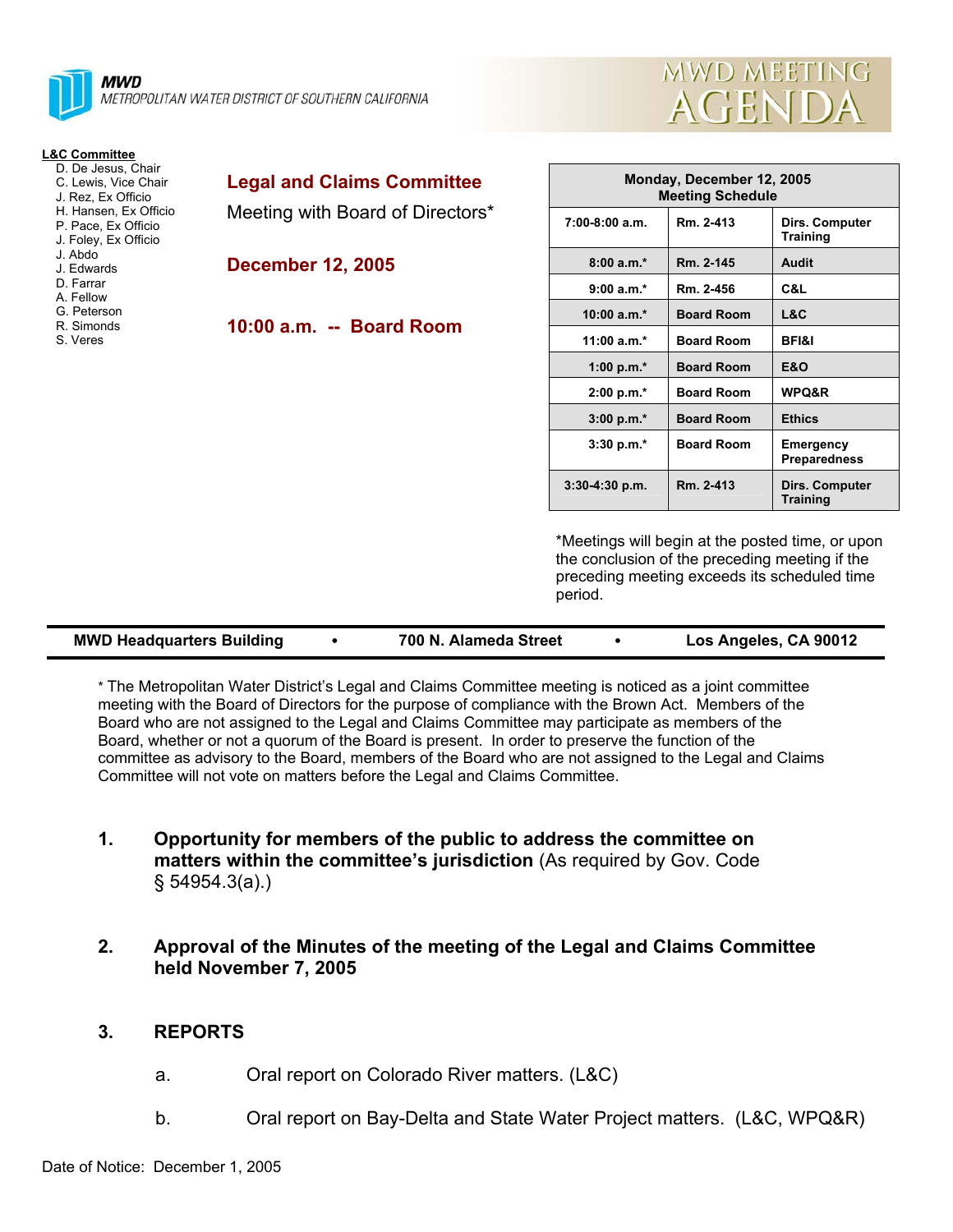# **4. CONSENT CALENDAR ITEMS — ACTION**

**7-2** Authorize increase of \$300,000 in maximum amount payable under professional services contract with the law firm of Duncan, Weinberg, Genzer & Pembroke, P.C. for electric utility legal services. (L&C)

# **5. OTHER BOARD ITEMS — ACTION**

- 8-9 Report on *Carlita Villanueva v. Metropolitan,* LASC Case No. BC 296912; and authorize increase of \$200,000 in maximum amount payable under contract with Hill, Farrer & Burrill LLP for legal services to defend Metropolitan. (L&C) **[Conference with legal counsel—existing litigation; to be heard in closed session pursuant to Gov. Code Section 54956.9(a)]**
- 8-10 Report on *Felicia Clayton-Gordon v. Metropolitan,* LASC Case No. BC 333064; and authorize increase of \$250,000 in maximum amount payable under contract with Albright, Yee & Schmit for legal services to defend Metropolitan. (L&C) **[Conference with legal counsel—existing litigation; to be heard in closed session pursuant to Gov. Code Section 54956.9(a)]**
- 8-11 Report on Dewayne Cargill, et al. v. Metropolitan, LASC Case No. BC 191881 (consolidated with LASC Case Nos. BC 194444 and BS 052318); and authorize increase of \$590,000 in maximum amount payable under contract with Bergman & Dacey to defend Metropolitan in related lawsuits challenging the employment status of temporary workers. (L&C)

**[Conference with legal counsel—existing litigation; to be heard in closed session pursuant to Gov. Code Section 54956.9(a)]**

 8-12 Report on *Alameda County Flood Control & Water Conservation District Zone 7, et al. v. California Department of Water Resources*, Sac. Sup. Ct. Case No. 05AS01775; and authorize increase of \$1,000,000 in maximum amount payable under contract with Bingham McCutchen LLP for legal services to represent Metropolitan. (L&C) **[Conference with legal counsel—existing litigation; to be heard in closed session pursuant to Gov. Code Section 54956.9(a)]** 

# **6. BOARD INFORMATION ITEMS**

None